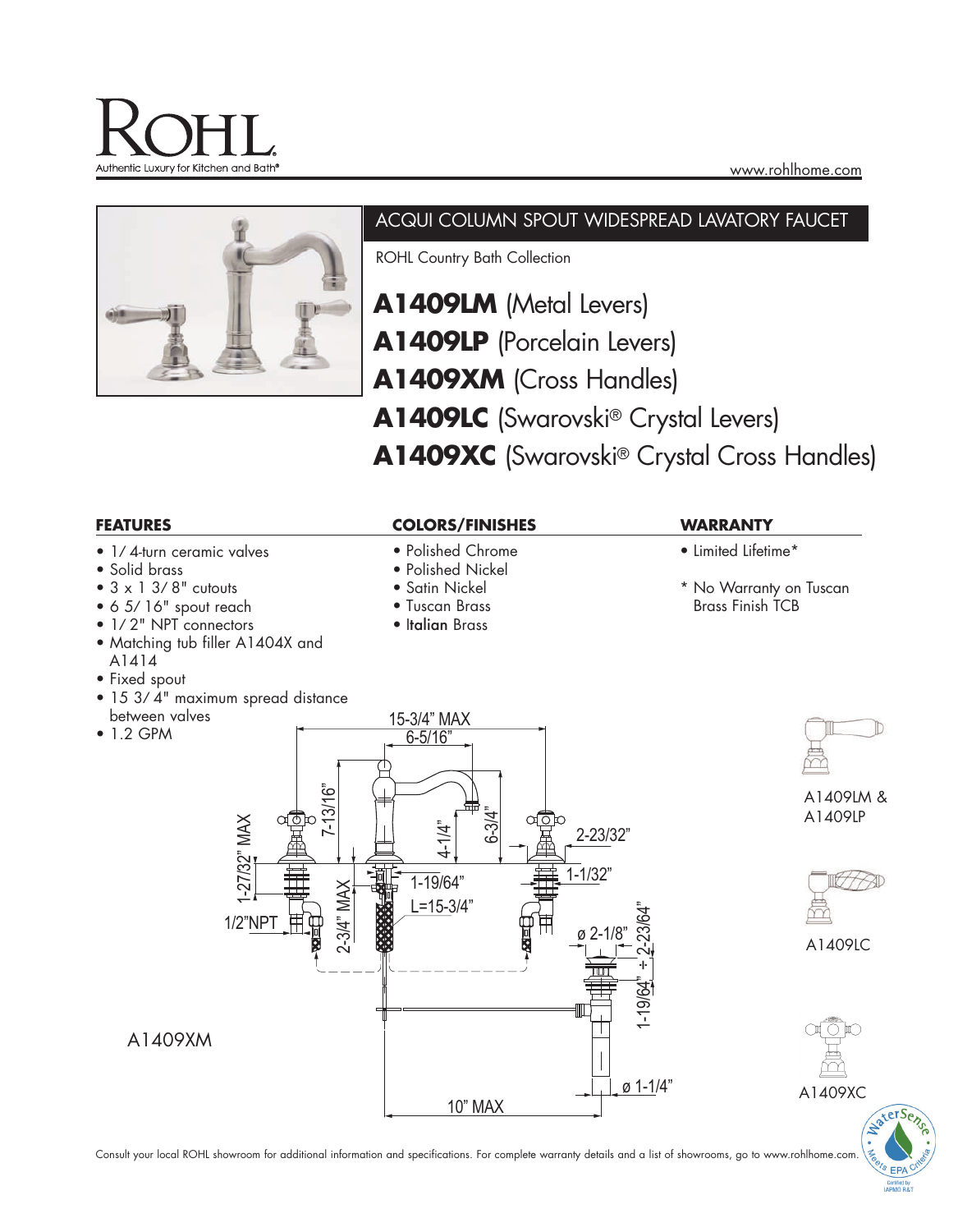

www.rohlhome.com

**A1409 Spare Parts**

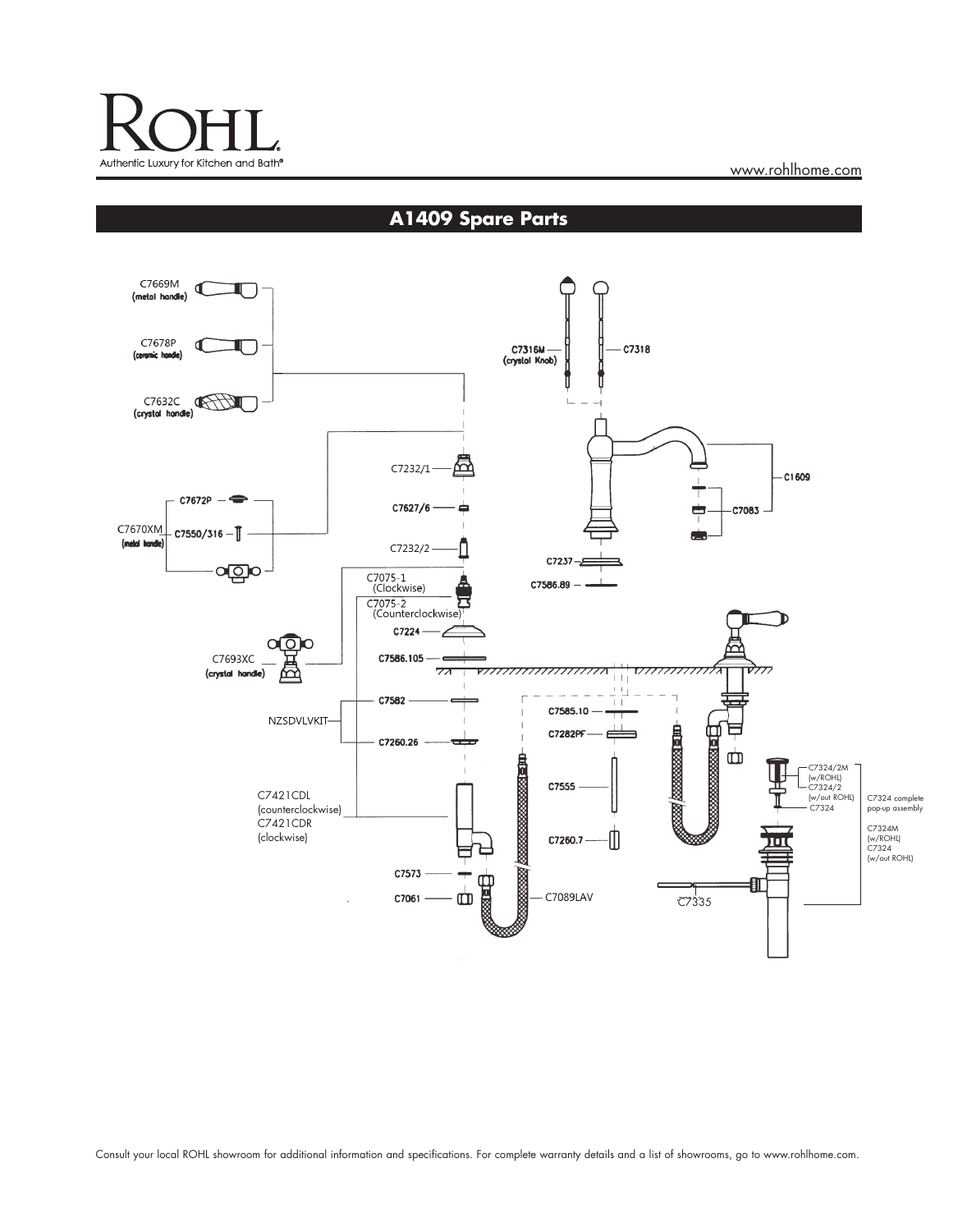

# **Installation Instructions**

# **INSTALLATION AND CARE & MAINTENANCE GUIDE Installation guide**



Consult your local ROHL showroom for additional information and specifications. For complete warranty details and a list of showrooms, go to www.rohlhome.com.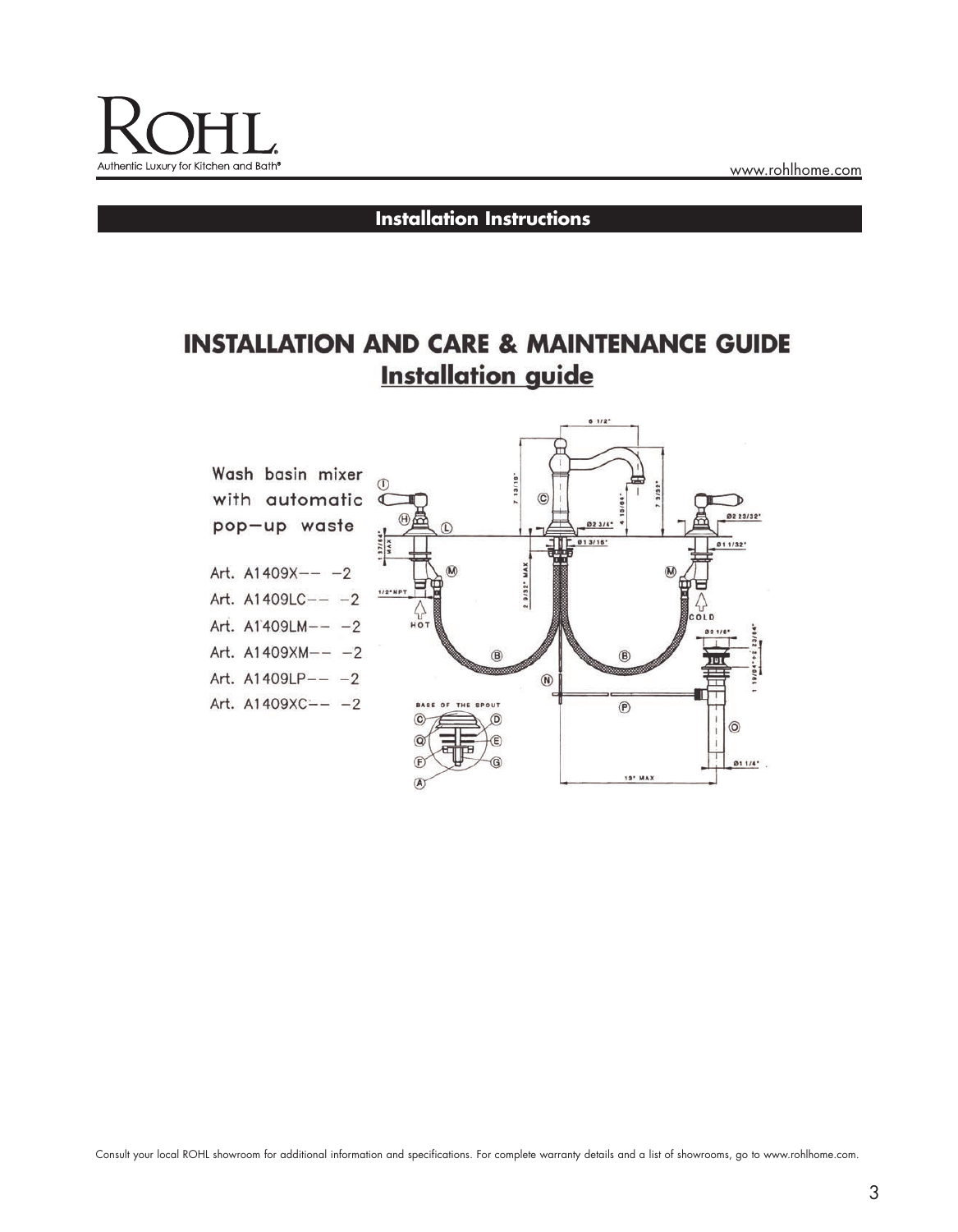# Authentic Luxury for Kitchen and Bath®

#### www.rohlhome.com

## **Installation Instructions**

a - Preparation

The hot supply should be on the left when viewed from the front of the fitting.  $b -$  Assembly

- Assemble the threaded pivot (A) and the flexible hoses (B) at the spout (C).
- Introduce the spout (C) in the central hole of the wash basin, placing before the base ring (Q) and then the rubber washer (D) between the ring (Q) and the wash basin.

- Fix the spout (C) placing, before the shaped rubber washer (E) and then the half-moon plate (F) and the lengthen nut (G).

- Unscrew the cover valve (H) and extract the handle set (I). Unscrew the cap (L).

- Assemble the valve body (M), placing before the nut and then the rubber washer.
- Introduce the valve body (M) in the hole of the wash basin and fix it, placing before the o-ring washer and then the cap (L).

- Assemble the handle set (I) screwing the cover valve (H). ATTENTION: Be sure that the handle has no play.

- Unscrew the cap (L) just to get in touch with the cover valve (H).
- Lock the valve body (M) underside with the brass fixing nut.

Flush out the pipework to remove any foreign matter.

#### **ATTENTION**

#### Maximum fixing nut torque value = 10 lbf.ft.

- Repeat this procedure for the cold valve.
- Connect the side valves (M) to the nozzle using the flexible hoses (B).
- Introduce the rod (N) in the spout (C).
- Assemble the automatic pop-up waste (0). Introduce and fix it in the hole of the wash basin. Join the vertical rod (N) to the horizontal rod (P) using the double connector.
- Connect hot and cold water supplies to side valve inlet.
- Ensure all connections are firmly tightened.

 $c -$  Before use

Turn on the Hot and Cold supplies to the faucet. Maximum temperature for Hot water supply to the faucet is 145° F. Minimum recommended pressure is 15 psi - Maximum recommended pressure is 75 psi. Check the installation carefully for leaks. If further building work is to be carried out in the vici of the faucet, it should be covered to prevent paint, adhesive, etc. from damaging the surface.

Consult your local ROHL showroom for additional information and specifications. For complete warranty details and a list of showrooms, go to www.rohlhome.com.